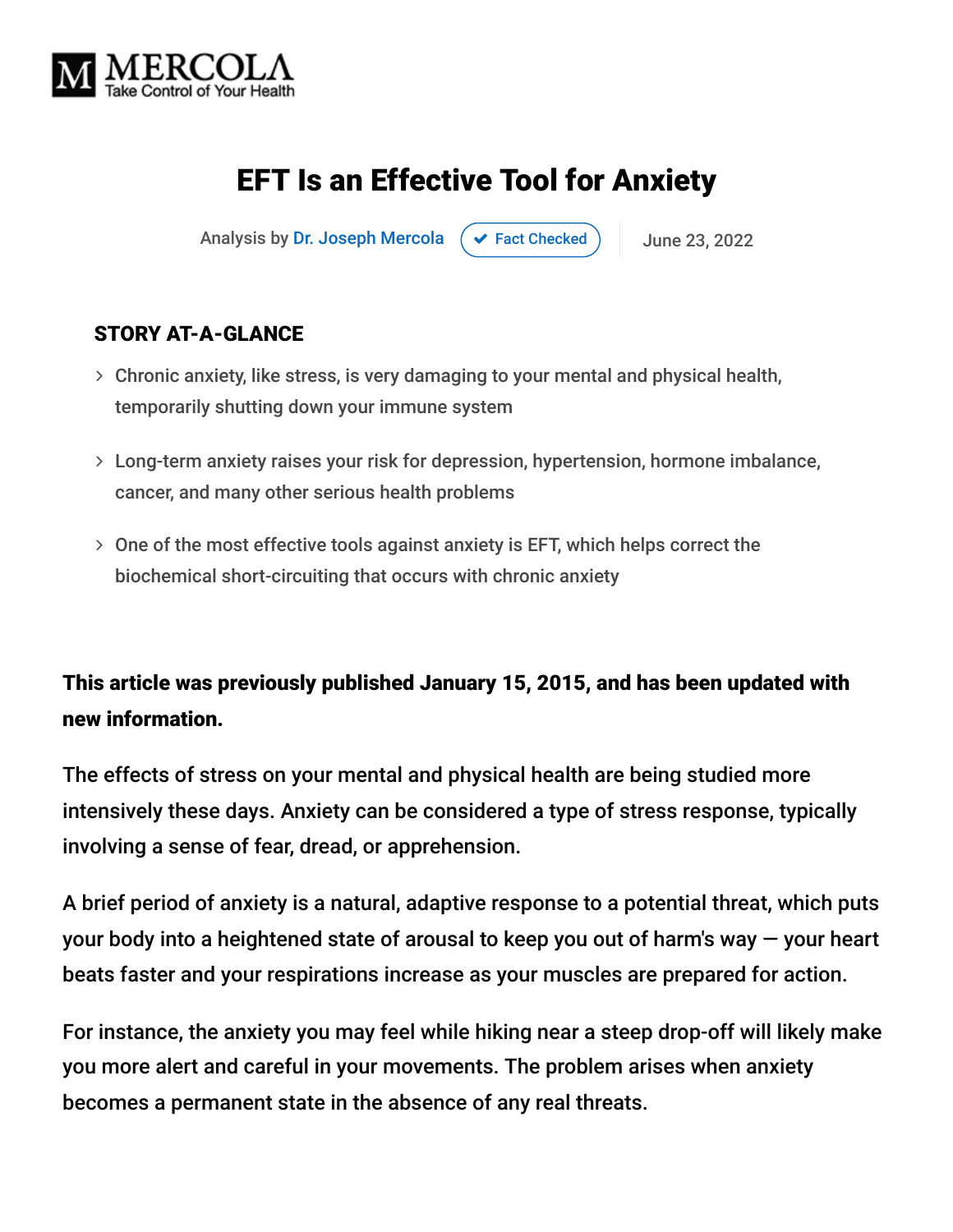When anxiety becomes chronic  $-$  as it is for an estimated 40 million Americans  $-$  it can increase your risk for a number of mental and physical health problems. If you find you spend a good deal of time feeling anxious, then it's important to take steps to reduce that anxiety before it has a chance to damage your health.

While you can't eliminate anxiety from your life entirely, energy psychology tools such as the **[Emotional Freedom Technique \(EFT\)](https://eft.mercola.com/)**, demonstrated in the video above, can help you reduce your stress by correcting the bioelectrical short-circuiting that can happen when anxiety becomes chronic. 1

### Anxiety and Stress Have Similar Effects on Your Brain

Although stress and anxiety are not the same thing, they do significantly overlap in terms of their effects on your body. While stress often occurs in response to an external stimulus (like an argument with your spouse), anxiety tends to be more of an internal state.

Many experts believe that anxiety disorders result from a combination of nature (your genetics) and nurture (your environment).

In other words, individuals who are abused or neglected as children have a higher risk for developing an anxiety disorder, but whether or not it manifests depends in part on their innate ability to cope with stressful situations, "internal resources," personality traits, and social support system.

Anxiety evokes the same "fight or flight or freeze" response as stress, meaning that anxiety will trigger a flood of stress hormones, such as adrenaline and cortisol that help you respond in an emergency.

It's normal to feel anxiety with a stressful event, such as before public speaking or in anticipation of a job interview, but normally anxiety will fade once the event passes.

### Is Your Brain Becoming Wired for Anxiety?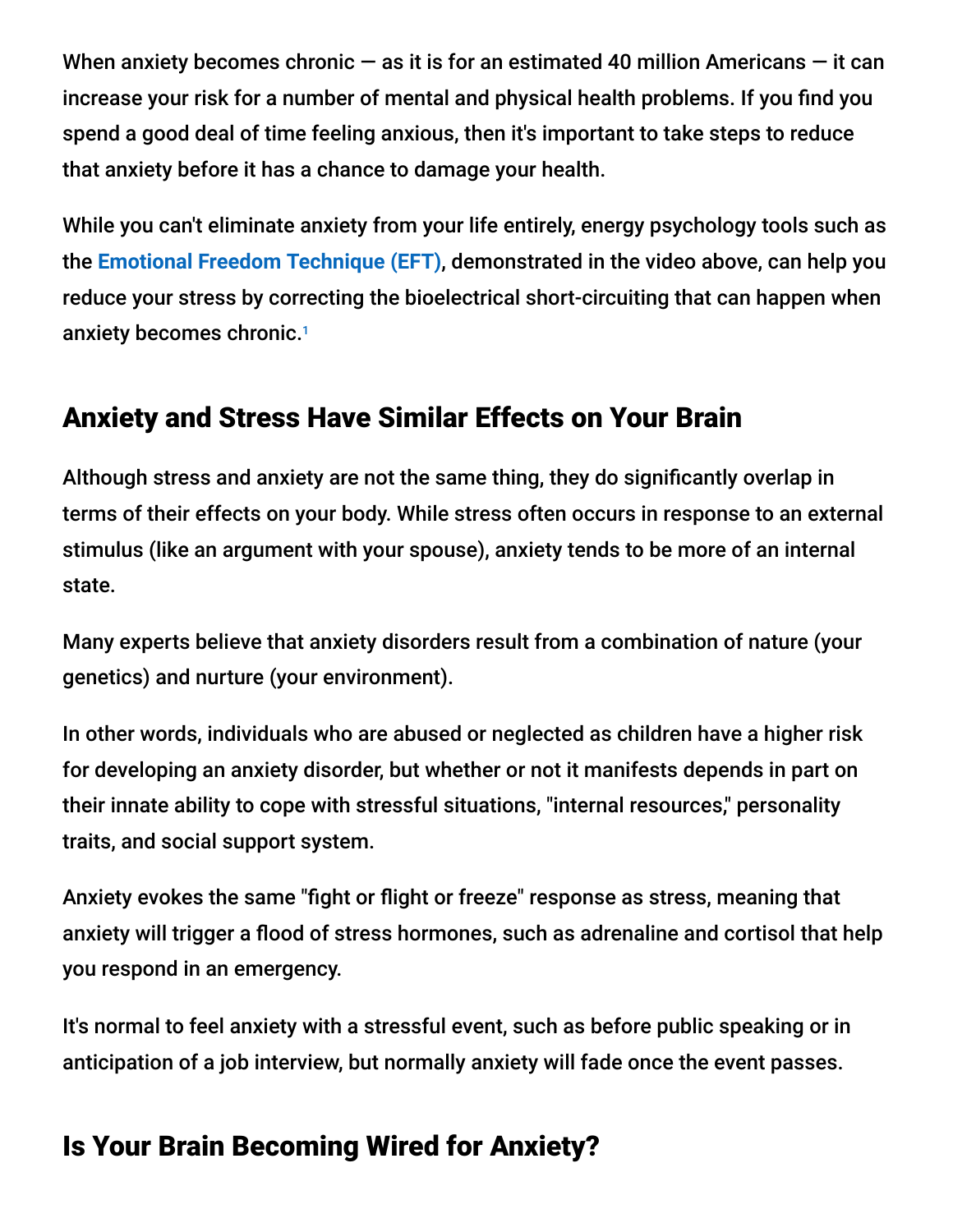If you experience anxiety long enough, your brain may become "wired" for it, such that any potentially undesirable situation sounds a biological alarm. Chronic anxiety might cause you to constantly look out for potential threats when none exist.

Worse yet, some people are so used to feeling anxious that they don't realize there's a problem and simply suffer in silence. Prolonged anxiety can lead to social isolation, physical symptoms, and related mental health problems, including depression.

Chronic anxiety and anxiety disorders may persist for months or even years, regardless of the coming and going of life events. The National Institute of Mental Health (NIMH) explains how your brain processes anxiety: 2

*"Several parts of the brain are key actors in the production of fear and anxiety … scientists have discovered that the amygdala and the hippocampus play significant roles in most anxiety disorders.*

*The amygdala is an almond-shaped structure deep in the brain that is believed to be a communications hub between the parts of the brain that process incoming sensory signals and the parts that interpret these signals. It can alert the rest of the brain that a threat is present and trigger a fear or anxiety response.*

*The emotional memories stored in the central part of the amygdala may play a role in anxiety disorders involving very distinct fears, such as fears of dogs, spiders, or flying. The hippocampus is the part of the brain that encodes threatening events into memories."*

### Anxiety Can Lead to a Number of Physical Illnesses

The Centers for Disease Control and Prevention reports that 85% of all disease has an emotional element (and this is probably a conservative estimate), and stress and anxiety may top the list.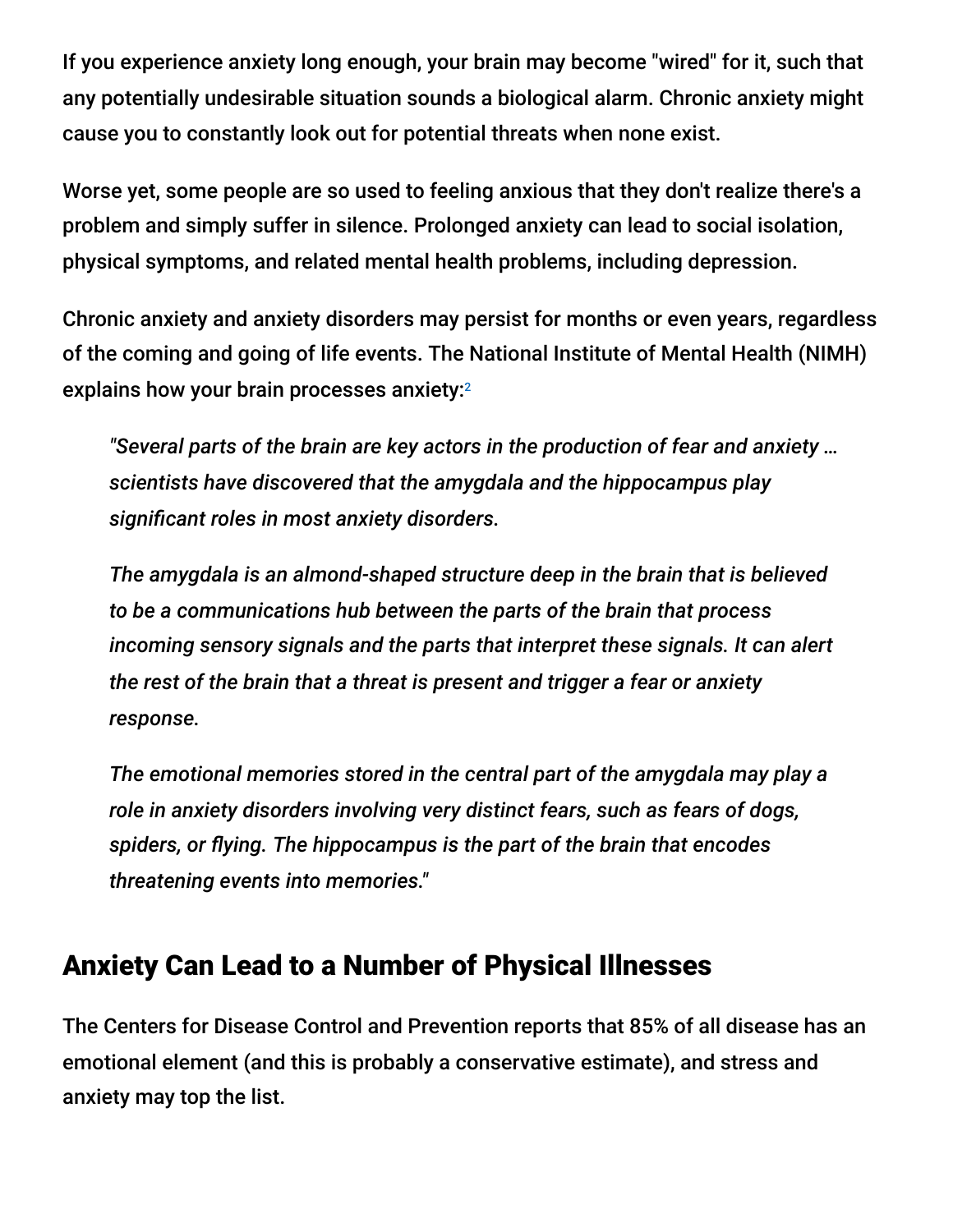When you're stressed, the stress hormones that prepare your body for the perceived emergency also temporarily suppress parts of your immune system, which reduces your response to pathogens and other foreign invaders.

So, if you're stressed all the time, as with chronic anxiety, you are setting yourself up for a crash in terms of your overall health. The list of stress-related health problems is long and growing longer all the time. The following is just a sample:

- Lowered immune system function
- Heightened inflammatory response (researchers found that dwelling on a stressful event can increase your levels of C-reactive protein, a marker of inflammation in your body<sup>3</sup>)
- Increased blood pressure and cholesterol levels
- Altered brain chemistry, blood sugar and hormone balance
- Increased risk of cancer and tumor growth rate 4

# Anti-Anxiety Drugs

It is estimated that only one-third of people with anxiety disorders receive treatment,<sup>5</sup> and the majority of that "treatment" is limited to prescription drugs. Anti-anxiety drugs such as benzodiazepines, which include Ativan, Xanax, and Valium, are a poor solution and come with many potentially serious risks, including memory loss, hip fractures, and addiction.

Up to 43% of older adults use benzodiazepines for anxiety and insomnia, often chronically, even though their long-term effectiveness and safety remain unproven. People who take these drugs are nearly four times more likely to die prematurely than people who don't, and also have a 35% greater risk of cancer. There is also evidence that benzodiazepine use by older adults results in a 50% higher risk for dementia.

Benzodiazepines exert a calming effect by boosting the action of a neurotransmitter called gamma-aminobutyric acid (GABA), in the same way as opioids (heroin) and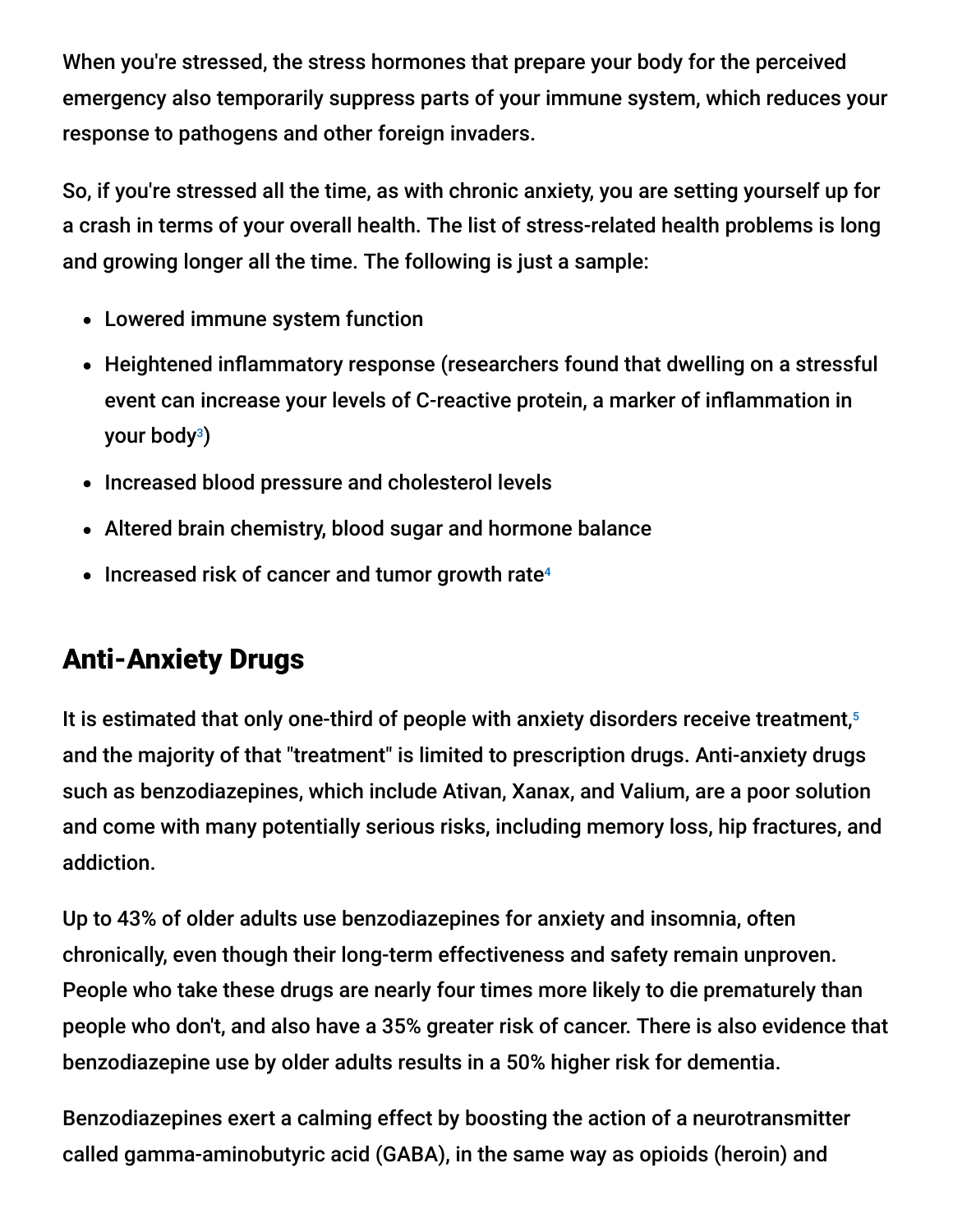cannabinoids (cannabis). This in turn activates the gratification hormone, dopamine, in your brain.

Taking anti-anxiety medications over time can result in addiction or physical dependence, and getting off of them can be a major challenge  $-$  and very unpleasant, as "benzodiazepine withdrawal syndrome" is characterized by panic, insomnia, sweating, vomiting, seizures, muscular pain and a plethora of other symptoms that can persist for up to two weeks.<sup>6</sup> I believe there are better ways to manage anxiety.

### Tapping Your Troubles Away

Energy psychology techniques, such as the Emotional Freedom Technique (EFT), can be very effective for reducing anxiety by correcting the bioelectrical short-circuiting that causes your body's reactions — without adverse effects. You can think of EFT as a tool for "reprogramming" your circuitry, and it works on both realand imagined stressors.

EFT is a form of psychological acupressure, based on the same energy meridians used in traditional acupuncture for more than 5,000 years to treat physical and emotional ailments, but without the invasiveness of needles.

Following a 2012 review in the American Psychological Association's journal Review of General Psychology, EFT moved closer to meeting the criteria for an "evidence-based treatment" and, in 2019, a journal article finally pronounced it "an evidence-based selfhelp therapeutic method" with over 100 studies demonstrating its efficacy.<sup>7</sup>

Research has shown that EFT significantly increases positive emotions such as hope and enjoyment, and decreases negative emotional states, including anxiety. EFT is particularly powerful for treating stress and anxiety because it specifically targets your amygdala and hippocampus, which are the parts of your brain that help you decide whether or not something is a threat. 8

If you recall NIMH's explanation about how your amygdala and hippocampus are involved in anxiety disorders, you can see why tapping is such a powerful tool. EFT has also been shown to lower cortisol levels. 9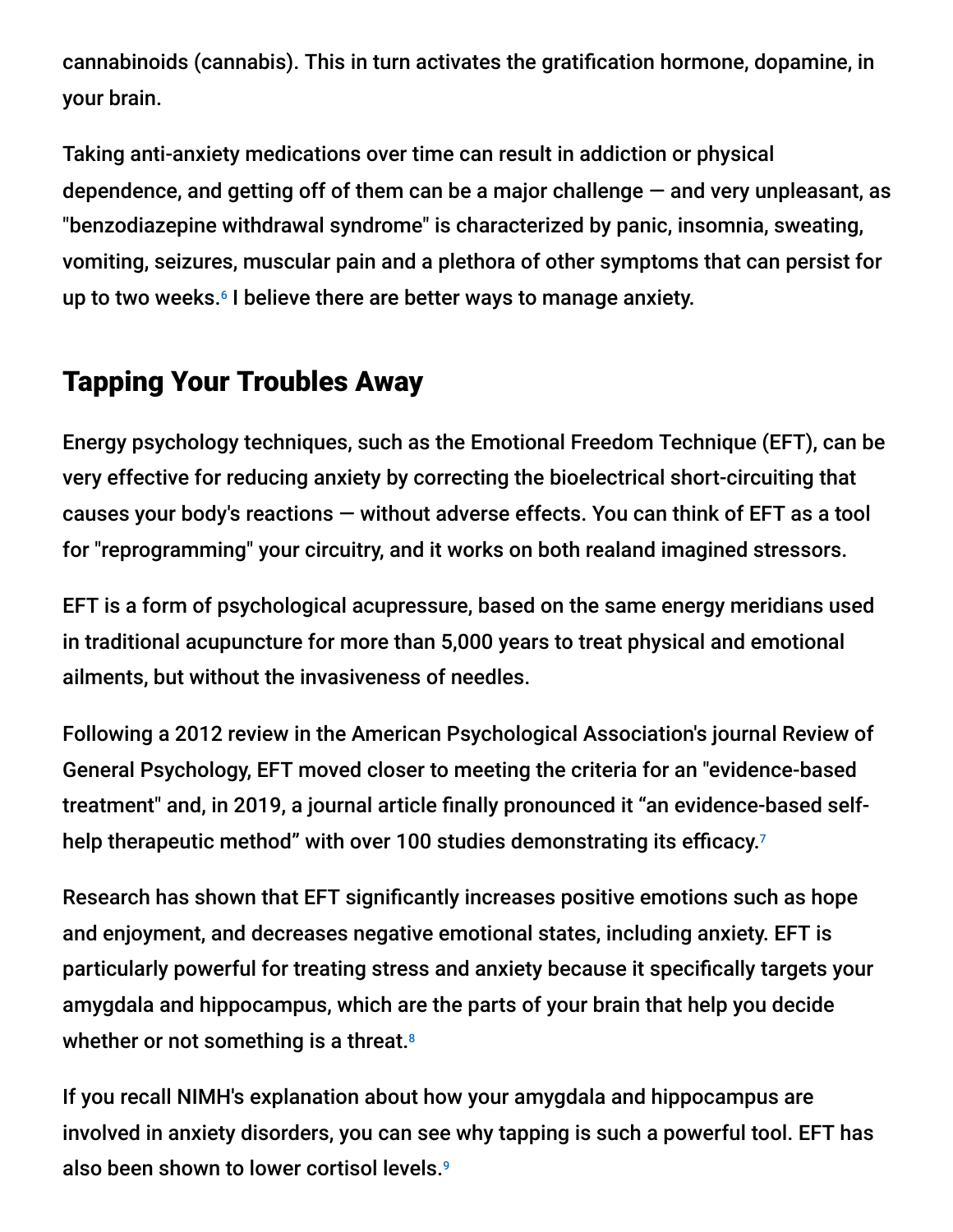Although you can learn the basics of EFT on your own, if you or your child has a serious anxiety disorder, I highly recommend that you consult a qualified EFT practitioner. For serious or complex issue you need a qualified health care professional that is trained in EFT to help guide you through the process, as it typically takes years of training to develop the skill to tap on and relieve deep-seated, significant issues.

## Teach Yourself How to Tap — And Then Teach Your Entire Family

EFT is simple to learn and can be done effectively by both adults and children. We have a number of free articles, videos, and tutorials on our website that will help you learn how to do it, and then the more you tap, the more skilled you'll become. EFT is a great tool to teach to your children to help them diffuse their everyday stresses, thus preventing them from festering or evolving into chronic anxiety.

Children with mood problems such as anxiety are being drugged at an alarming rate, which certainly doesn't help them learn how to regulate their emotions. If your child's anxiety is out of control, then there's a good chance it will persist into adulthood, setting him up for all of the problems already discussed.

Many mood and behavior problems can be addressed safely and effectively without drugs. Suitable approaches include nutrition, appropriate exercise, avoidance of environmental toxins, and tools such as EFT. Learning to regulate emotions helps children to better manage their own moods and behaviors, improves self-esteem, and empowers them to feel more "normal" and less stigmatized.

You can learn the basics of tapping on your own and then teach the process to your child, or you can recruit the help of a professional **[EFT practitioner](http://www.eftuniverse.com/index.php?option=com_xius&view=list&listid=19&task=showList&Itemid=3163)**. I invite you to use the **[EFT tutorial](https://eft.mercola.com/)** to learn the mechanics of EFT, as well to help you gain an appreciation for its wide-ranging application for such things as stress, food cravings and tension headaches.

### The Major Contributors to Anxiety That Many Fail to Consider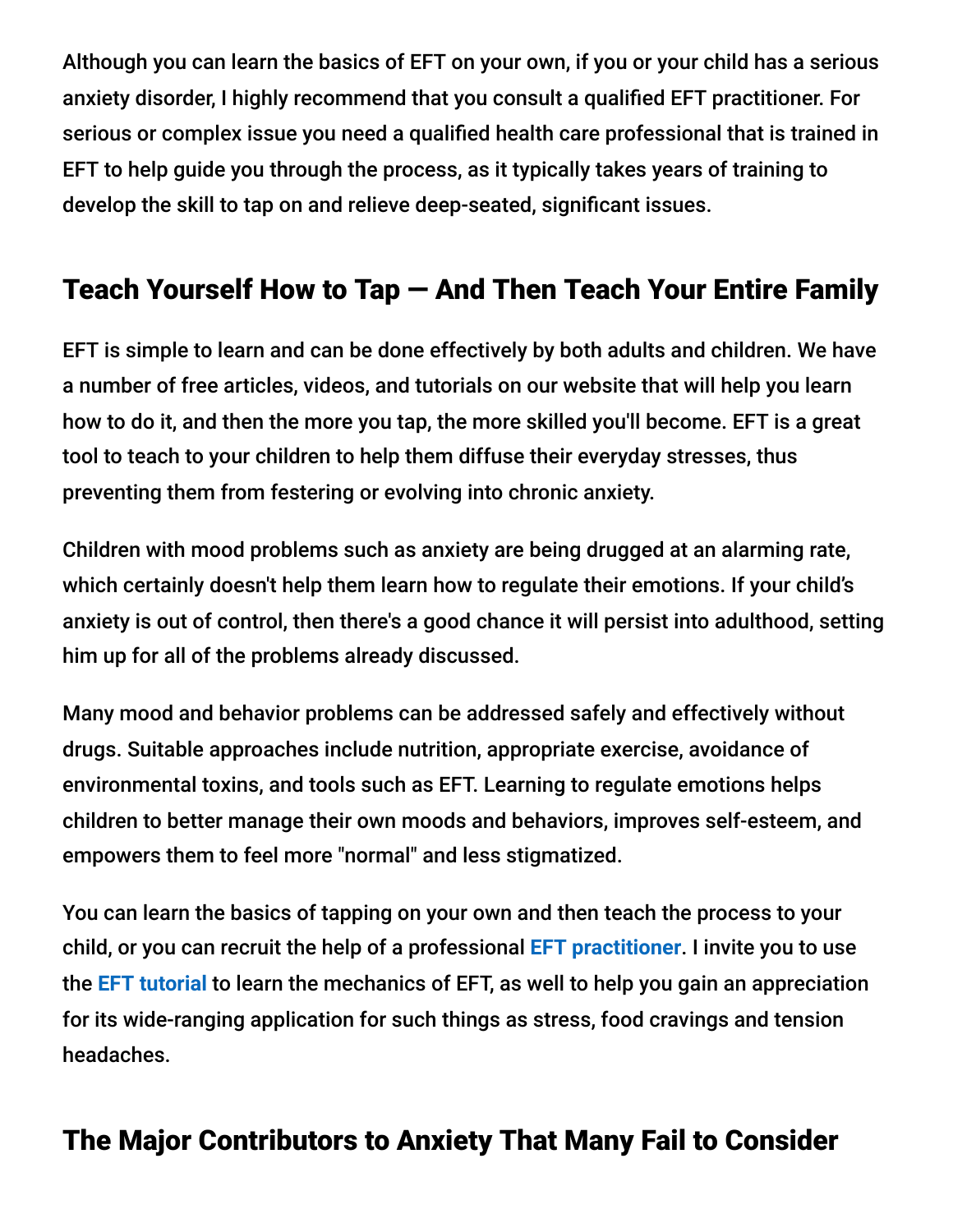If you suffer from anxiety, make sure you are addressing basic factors that are often overlooked with mental health issues. Specifically, make sure to address the following:

Too much sugar — Many studies have demonstrated the connection between a highsugar diet and poor mental health. High sugar and starchy carbohydrates lead to excessive insulin release, which can result in falling blood sugar levels, or hypoglycemia. In turn, hypoglycemia causes your brain to secrete glutamate in levels that can cause agitation, depression, anger, anxiety, and panic attacks. Additionally, sugar fans the flames of inflammation in your body.

Leaky gut and poorly functioning second brain  $-$  As explained by Dr. Natasha Campbell-McBride, toxicity in your gut can flow throughout your body and into your brain, where it can cause a variety of psychiatric symptoms, including anxiety and depression.

Reducing gut inflammation is imperative when addressing mental health issues, $^{10}$  so optimizing your gut flora is a critical piece. Your gut sends more signals to your brain than the brain sends to it. It also has more neurons and produces more neurotransmitters than the brain. So optimize your gut health by eliminating sugar and increasing beneficial bacteria.

Make sure to include plenty of naturally fermented vegetables in your diet to help balance your gut flora, and if that's not an option for you, consider a high-quality probiotic supplement.

Inactivity — Exercising creates new GABA-producing neurons that help induce a natural state of calm. Exercise also boosts your levels of serotonin, dopamine, and norepinephrine, which help buffer the effects of stress. Stand up as much as possible, as compelling research now tells us that prolonged sitting has an extremely detrimental impact on your health, even if you exercise regularly.

Intermittent movement may be even more important than regular exercise, so make a goal of walking 7,000 to 10,000 steps daily.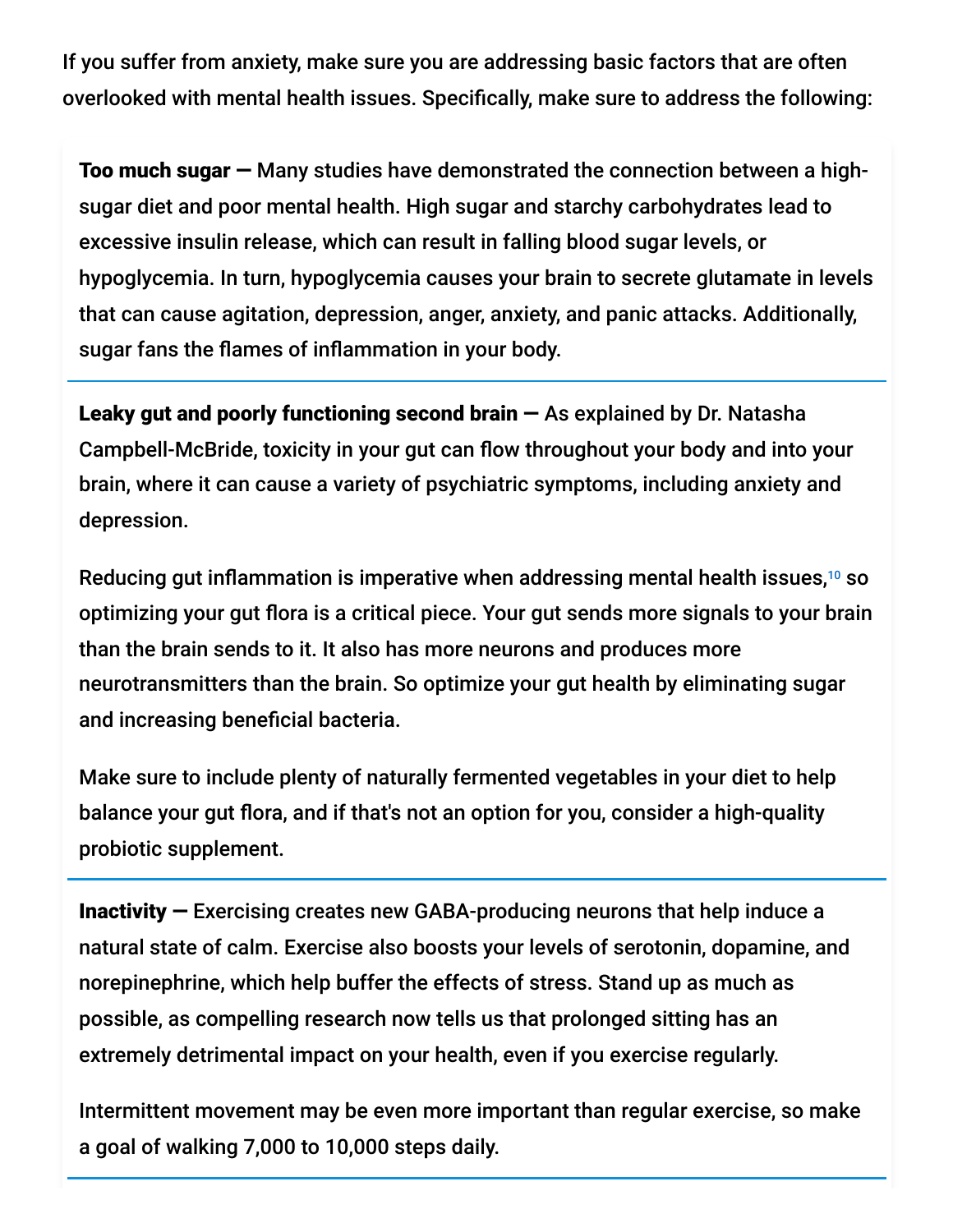Animal-sourced omega-3 deficiency — Your diet should include a high-quality source of animal-based omega-3 fats, like krill oil. The omega-3 fats EPA and DHA play an important role in emotional health, and deficiencies have been linked to mood disorders. Research has shown a dramatic 20% p reduction in anxiety among medical students taking omega-3s. 11

Food additives and genetically modified/engineered ingredients — A number of food additives and dyes are thought to negatively affect mental health, and many have been banned in Europe. Potential culprits to avoid include Blue #1 and #2 food coloring; Green #3; Orange B; Red #3 and #40; Yellow #5 and #6; and the preservative sodium benzoate.

Research also shows that glyphosate, the active ingredient in Monsanto's herbicide Roundup, which is used in large quantities on genetically engineered crops, limits your body's ability to detoxify foreign chemical compounds. As a result, the damaging effects of those toxins are magnified, potentially resulting in a wide variety of diseases, including brain disorders that have both psychological and behavioral effects.

EMF — Limit your exposure to radiofrequency microwave radiation, cell and portable phones and electro-pollution. This is especially true for your sleeping environment where rest and repair occur.

Other toxic exposures — Avoid all known toxins as much as possible, such as MSG and artificial sweeteners including aspartame, mercury from "silver" amalgam fillings, and fluoride in the water supply, just to name a few.

#### **Sources and References**

- <sup>1</sup> [Huffington Post October 27, 2014](http://www.huffingtonpost.com/2014/10/27/tapping-for-anxiety-gabrielle-bernstein_n_6044082.html?utm_hp_ref=tw)
- <sup>2</sup> [NIMH Anxiety Disorders](http://www.nimh.nih.gov/health/topics/anxiety-disorders/index.shtml)
- <sup>3</sup> [Medical News Today March 16, 2013](http://www.medicalnewstoday.com/releases/257665.php)
- <sup>4</sup> [Science Daily September 21, 2010](http://www.sciencedaily.com/releases/2010/09/100916091757.htm)